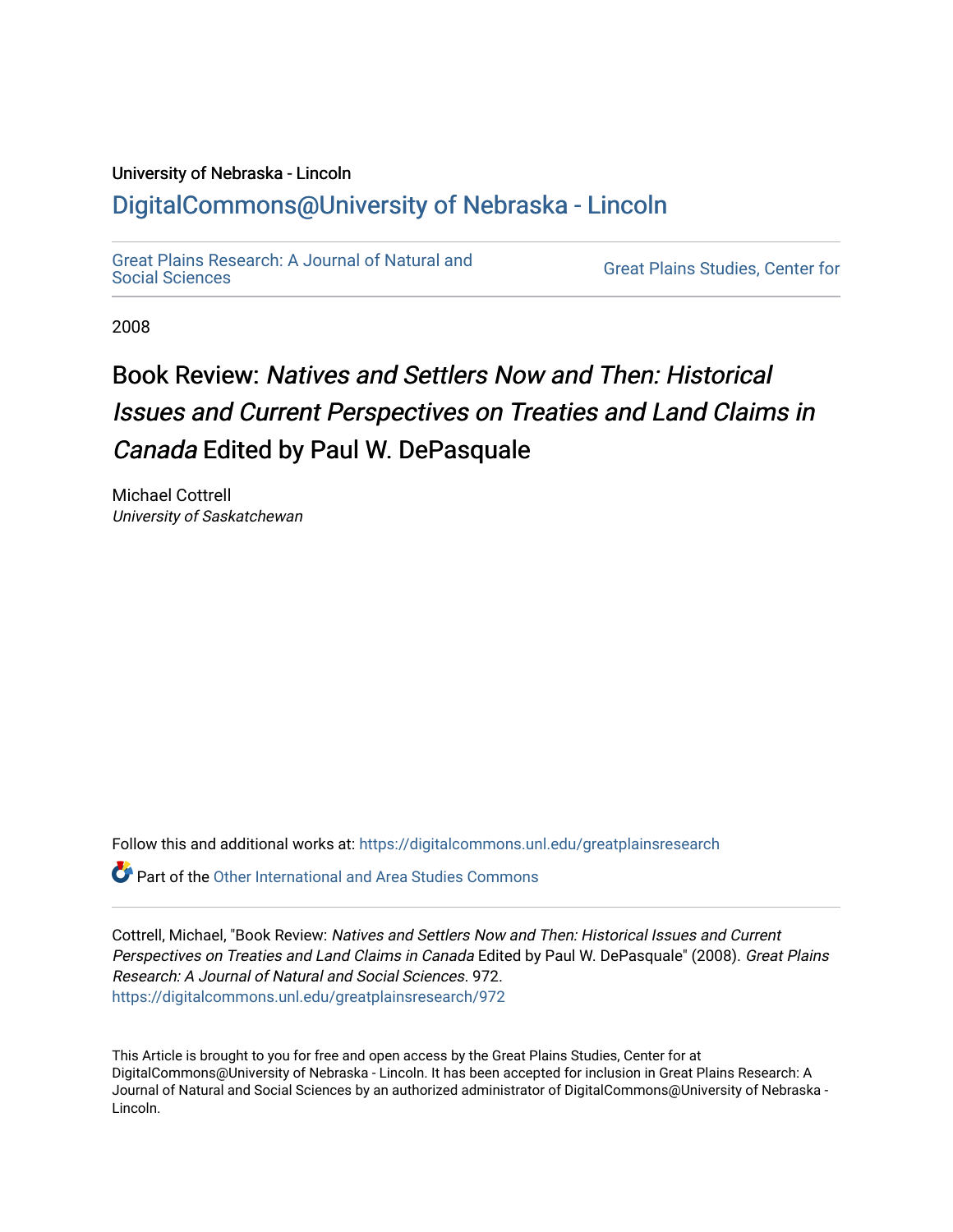**sues and Current Perspectives on Treaties and Land**  sues and Current Perspectives on Treaties and Land Claims in Canada. Edited by Paul W. DePasquale. Edmonton: University of Alberta Press, 2007. xxxiii + 119 pp. Figures, notes, appendices, works cited, index. \$39.95 paper.

**Natives and Settlers Now and Then: Historical Is-**

*Natives and Settlers Now and Then* is a slim volume  $t$  is a surface of  $t$  and  $t$  and  $t$  in the  $t$  is a sum volume that will be of great interest to scholars of Indigenous. Studies and Native-Newcomer relations. Its primary focus is on the Canadian Great Plains, but it also touches on broader Indigenous issues in the United States and New Zealand. Edited by Paul W. DePasquale, the collection